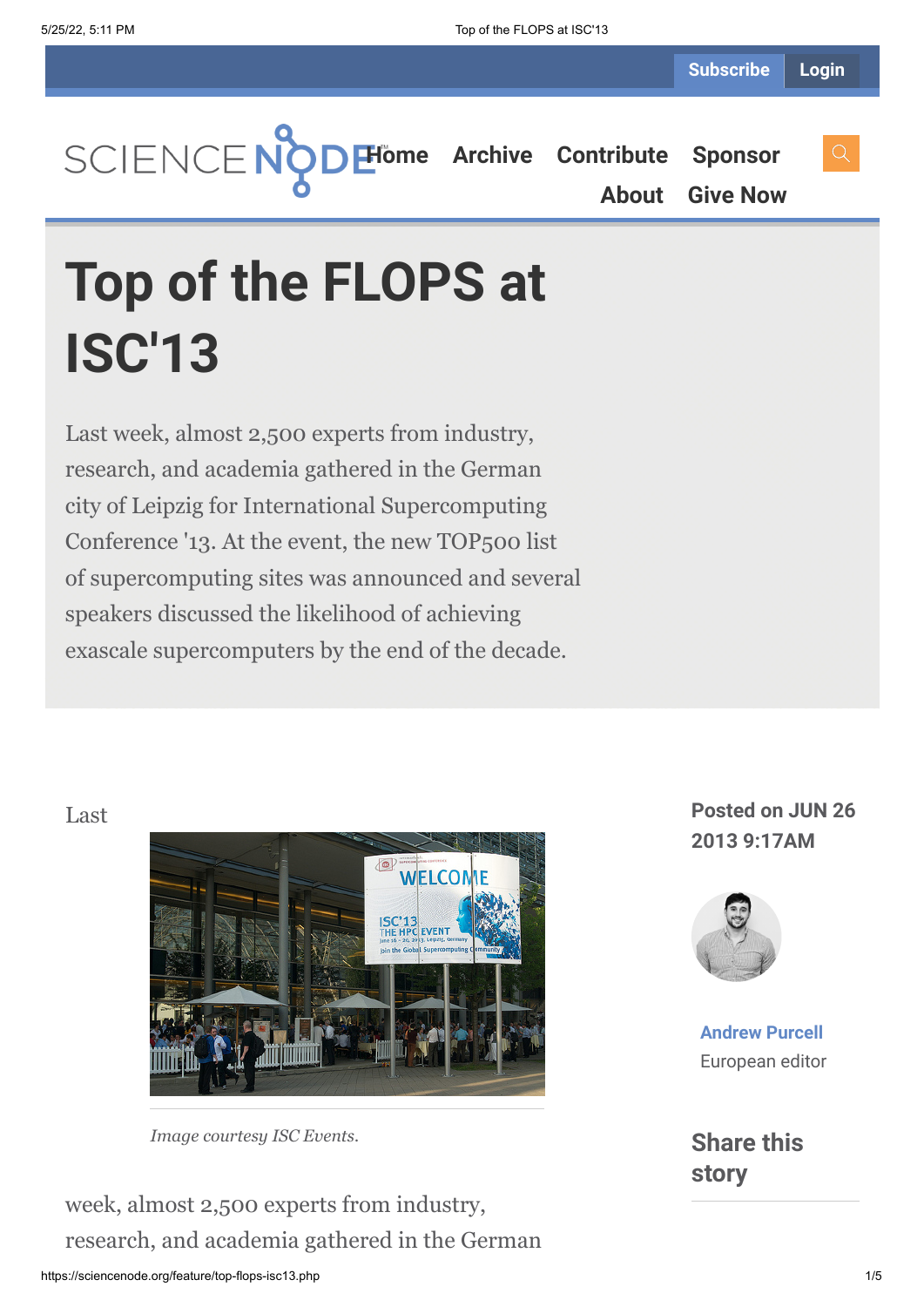5/25/22, 5:11 PM Top of the FLOPS at ISC'13

city of Leipzig for International Supercomputing [Conference '13 \(ISC'13\). The event played host to](http://www.isc-events.com/isc13/) [the announcement of the new TOP500 list of the](http://www.top500.org/lists/) [fastest supercomputers in the world. Milky Way 2](http://www.top500.org/system/177999) [\(known also as Tianhe-2\), located at the National](http://english.nudt.edu.cn/) University of Defense Technology (NUDT) in Changsha, China, was announced the new winner. "The Milky Way 2 project lasted three years and required the work of more than 400 team members," says Kai Lu, vice dean of the School of Computer Science at NUDT. Boasting over 3 million cores and with a peak performance of around 34 petaFLOPS on [the Linpack benchmark](http://www.top500.org/project/linpack/), Milky Way 2 is nearly twice as fast as the previous winning supercomputer, [Titan,](http://www.olcf.ornl.gov/titan/) at Oakridge [National Laboratory, US. Titan has now slip](http://www.ornl.gov/)ped to number two spot on the list, with another US-based [supercomputer, Sequoia, located at Lawrence](https://www.llnl.gov/) Livermore National Labs, completing the top three. [JuQUEEEN](http://www.fz-juelich.de/ias/jsc/EN/Expertise/Supercomputers/JUQUEEN/JUQUEEN_node.html) at [the Jülich Supercomputing Centre](http://www.fz-juelich.de/portal/EN/Home/home_node.html) in Germany was ranked as the fastest machine in Europe.

"Our projections still point towards reaching exascale systems by around 2019," says Erich Strohmaier of [the US Department of Energy](http://energy.gov/)'s [Lawrence Berkley National Laboratory](http://www.lbl.gov/), who gave an overview of the highlights of the new Top 500 list. Strohmaier, however, warns that increasing the power efficiency of supercomputing systems will continue to be a major challenge over the coming years: "If we don't start to have some new ideas about how to build supercomputers, we will truly be in trouble by the end of the decade."



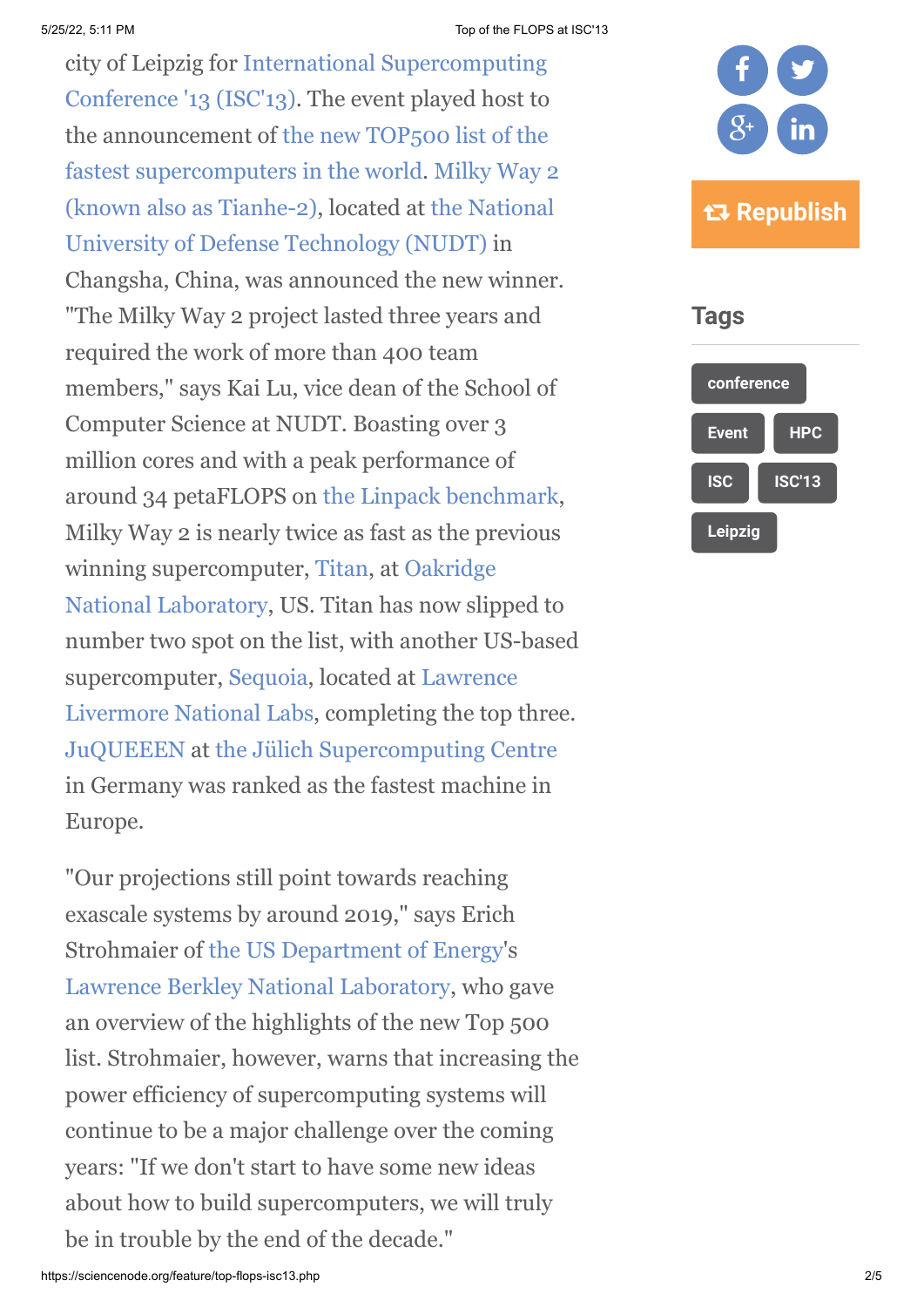"If you actually look at what people want to do, an exaflop is still not enough," says Bill Dally of NVIDIA and [Stanford University](http://www.stanford.edu/), California, US. He gave a keynote speech on the future challenges of large scale computing. "The appetite for performance is insatiable," he says, citing work in a number of research fields as evidence that performance is currently still the limiting factor in terms of the exciting science which can potentially be done. "If we provide increased performance, people will always find interesting things to do with it."

## "Moore's Law is alive and well" - but is that enough?

[Stephen S. Pawlowski](http://www.isc-events.com/isc13_ap/presentationdetails.php?t=contribution&o=1929&a=select&ra=download) of Intel also gave a keynote speech at ISC'13, entitled 'Moore's Law 2020', in which he discussed the challenges computer scientists across the globe face in achieving exascale supercomputers by the end of the decade. "People are always saying that Moore's Law is coming to an end, but transistor dimensions will continue to scale two times every two years and improve performance, reduce power and reduce cost per transistor," he says. "Moore's Law is alive and well."

"But getting to Exascale by 2020 requires a performance improvement of two times every year," Pawlowski explains. "Key innovations were needed to keep us on track in the past: many core, wide vectors, low power cores, *etc.*"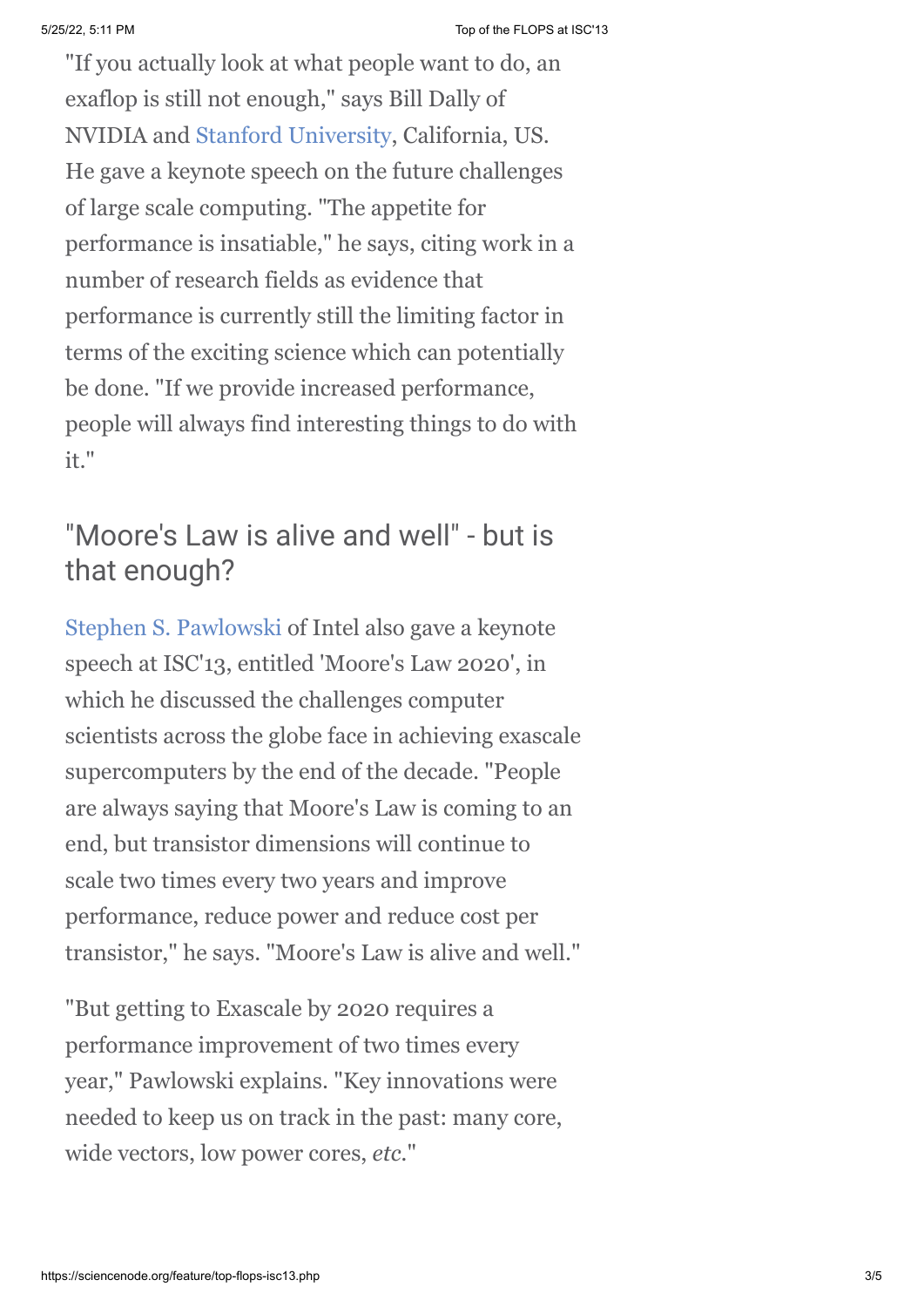"Going forward, scaling will be as much about material and structure innovation as dimension scaling". He cites potential future technologies, such as graphene, 3D chip stacking, nanowires, and photonics, as ways of achieving this.

Pawlowski argues for less focus on achieving a good score on the Top 500 list by optimising performance for [the Linpack benchmark.](http://www.top500.org/project/linpack/) Instead, he says, there needs to be more focus on creating machines suited to running scientific applications. "Moore's Law continues, but the formula for success is changing," concludes Pawlowski.